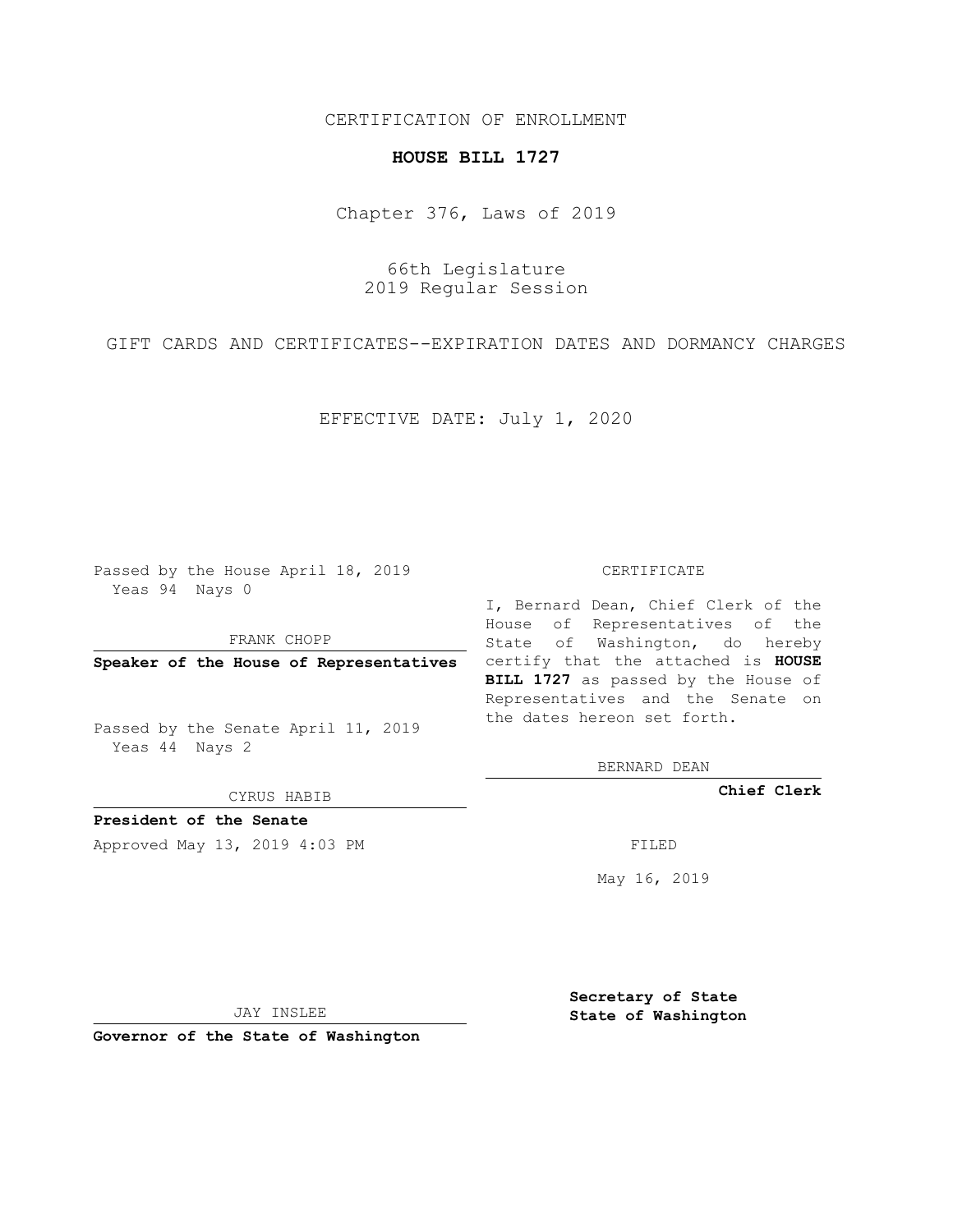### **HOUSE BILL 1727**

AS AMENDED BY THE SENATE

Passed Legislature - 2019 Regular Session

## **State of Washington 66th Legislature 2019 Regular Session**

**By** Representatives Walen and Ormsby

Read first time 01/29/19. Referred to Committee on Consumer Protection & Business.

1 AN ACT Relating to gift cards; amending RCW 19.240.010, 2 19.240.020, and 19.240,030; repealing RCW 19.240.040, 19.240.050, 3 19.240.060, and 19.240.070; and providing an effective date.

4 BE IT ENACTED BY THE LEGISLATURE OF THE STATE OF WASHINGTON:

5 **Sec. 1.** RCW 19.240.010 and 2011 c 213 s 1 are each amended to read as follows:6

7 The definitions in this section apply throughout this chapter 8 unless the context clearly requires otherwise.

9 (1) (("Artistic and cultural organization" has the same meaning 10 as in RCW 82.04.4328.

11 (2) "Charitable organization" means an organization exempt from 12 tax under section 501(c)(3) of the internal revenue code of 1986 (26 13  $U.S.C. Sec. 501(c)(3)$ .

14 (3) "Fund-raising activity" has the same meaning as in RCW 15 82.04.3651.

 $(4)$ ) (a) "Gift card" means a record as described in subsection (5) of this section in the form of a card, or a stored value card or other physical medium, containing stored value primarily intended to 19 be exchanged for consumer goods and services.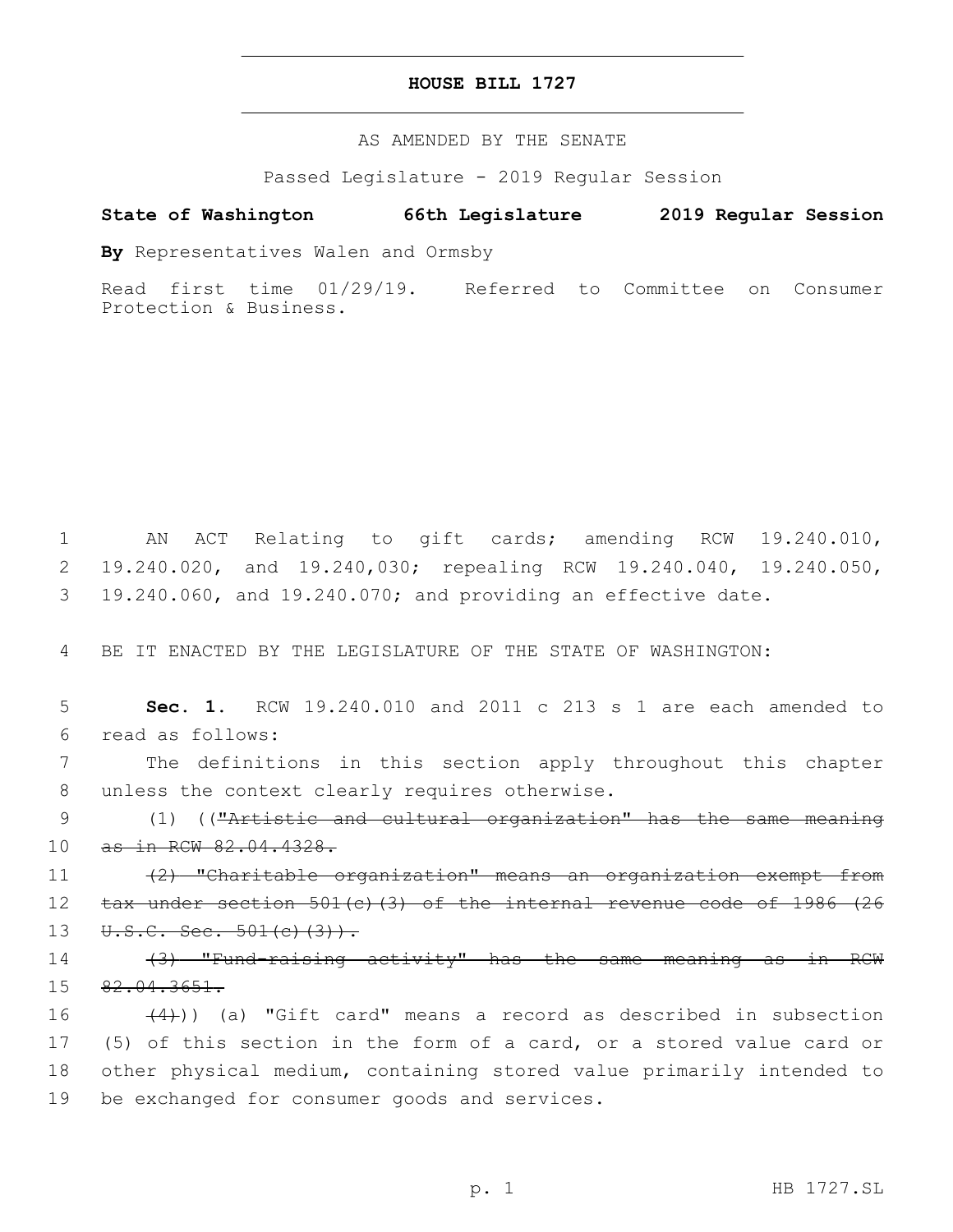1 (b) "Gift card" does not include prepaid telephone calling cards 2 or prepaid commercial mobile radio services as defined in 47 C.F.R.  $3, 20.3.$ 

 (((5))) (2)(a) "Gift certificate" means an instrument evidencing a promise by the seller or issuer of the record that consumer goods or services will be provided to the bearer of the record to the value or credit shown in the record and includes gift cards.

8 (b) "Gift certificate" does not include prepaid telephone calling 9 cards or prepaid commercial mobile radio services as defined in 47 10 C.F.R. 20.3.

 $((+6+))$   $(3)$  "Bearer" means a person with a right to receive consumer goods and services under the terms of a gift certificate, without regard to any fee, expiration date, or dormancy or inactivity 14 charge.

15  $((+7+))$   $(4)$  "Issue" means to sell or otherwise provide a gift 16 certificate to any person, and includes reloading or adding value to 17 an existing gift certificate.

18  $((+8+))$   $(5)$  "Stored value" has the same meaning as the term 19 "closed loop ((stored value device)) prepaid access" defined in RCW 20 19.230.010.

21 **Sec. 2.** RCW 19.240.020 and 2004 c 168 s 3 are each amended to 22 read as follows:

23 (1) Except as provided in RCW 19.240.030 ((through 19.240.070)), 24 it is unlawful for any person or entity to issue, or to enforce 25 against a bearer, a gift certificate that contains:

26 (a) An expiration date;

(b) Any fee, including a service fee; or

28 (c) A dormancy or inactivity charge.

29 (2) If a gift certificate is issued with the sale of tangible 30 personal property or services, the gift certificate is subject to 31 subsection (1) of this section.

 (3) If a purchase is made with a gift certificate for an amount that is less than the value of the gift certificate, the issuer must make the remaining value available to the bearer in cash or as a gift certificate at the option of the issuer. If after the purchase the remaining value of the gift certificate is less than five dollars, the gift certificate must be redeemable in cash for its remaining value on demand of the bearer. A gift certificate is valid until 39 redeemed or replaced.